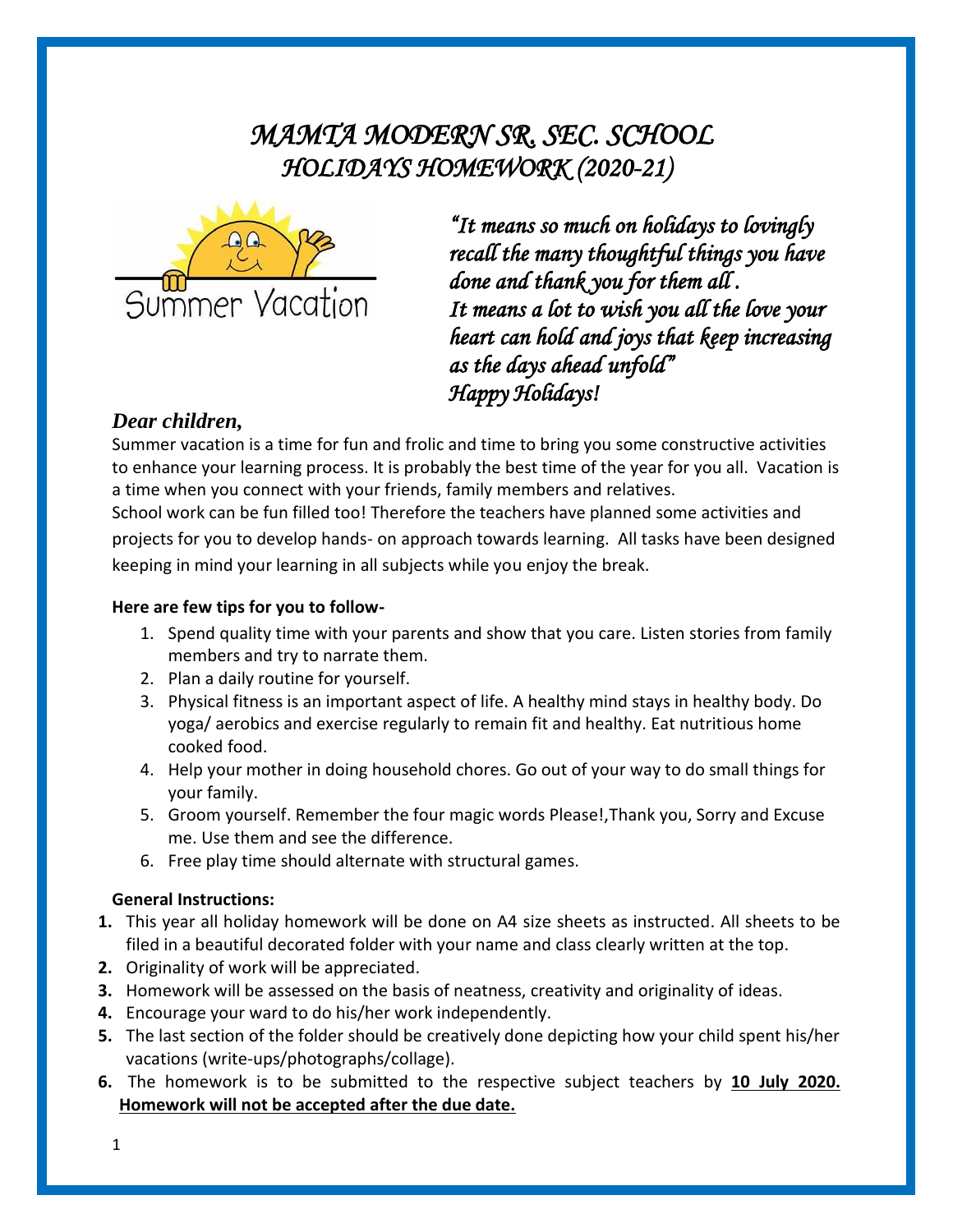- **7. Practice worksheets for MATHS and SCIENCE will be available on Ms Teams and Broadcast on 1 June 2020.Complete all the worksheets shared by your teacher.**
- **8.** Prepare thoroughly for the unit tests scheduled after vacations. **The School will be off for summer vacations from 1 June. Happy holidays!** *Hoping to see you all soon! Regards*



*Principal*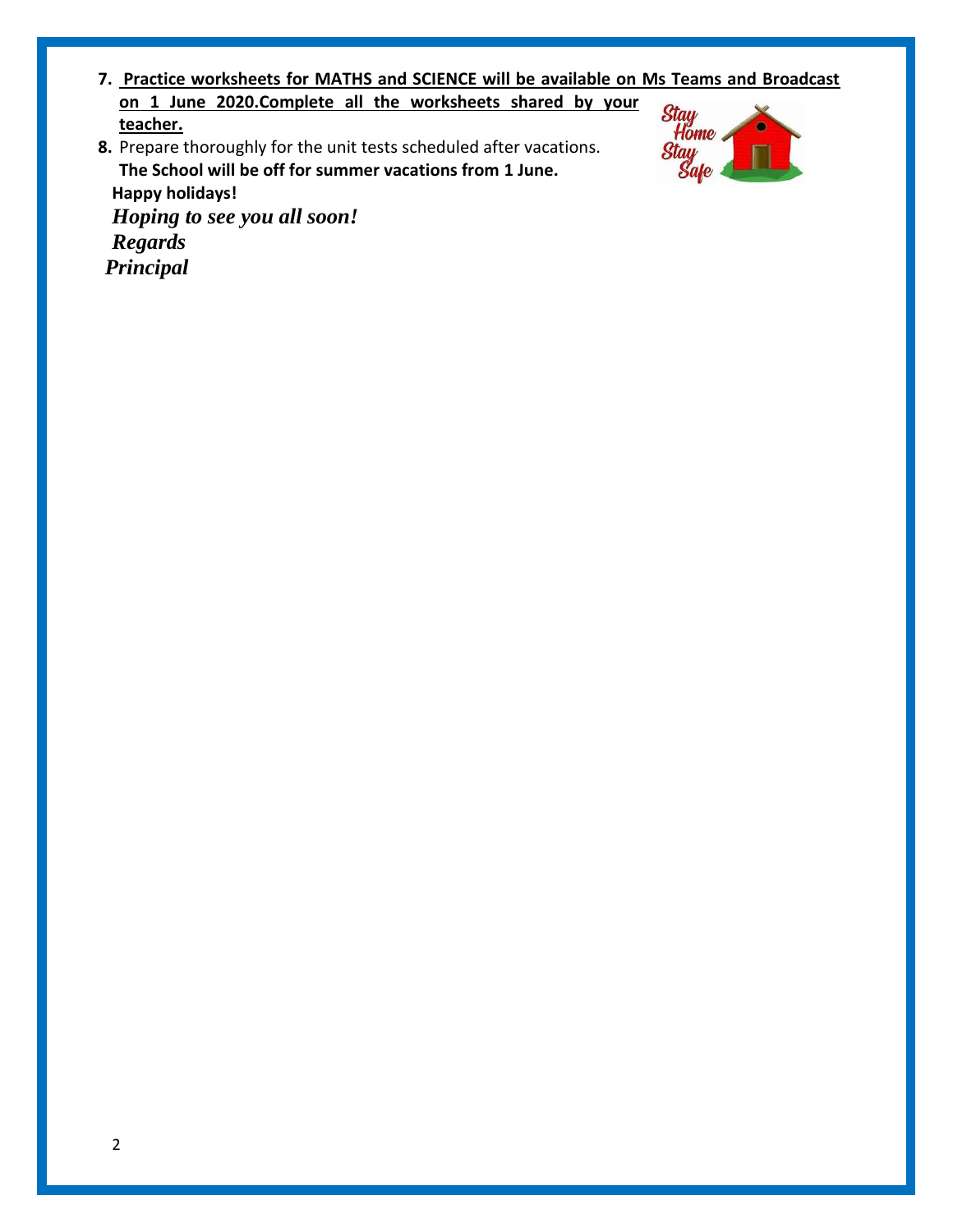## MAMTA MODERN SR. SEC. SCHOOL

## H-BLOCK VIKASPURI, NEW DELHI



2020-21



 *My* 

*COVID-19* 

#### *Stay - at – home*

# *TIME CAPSULE*

## *General Insructions:*

- ➢ *The holiday home work must be done on A4 size sheet in a very neat and presentable manner.*
- ➢ *Do the work as specified.*
- ➢ *You can take the help of your parents for the guidance.*
- ➢ *Use your imagination and creativity to make it attractive.*
- ➢ *The holiday homework will be considered as a Portfolio Activity for the subjects included in this sheet.*
- ➢ *Revise the syllabus done in online classes of all the subjects.*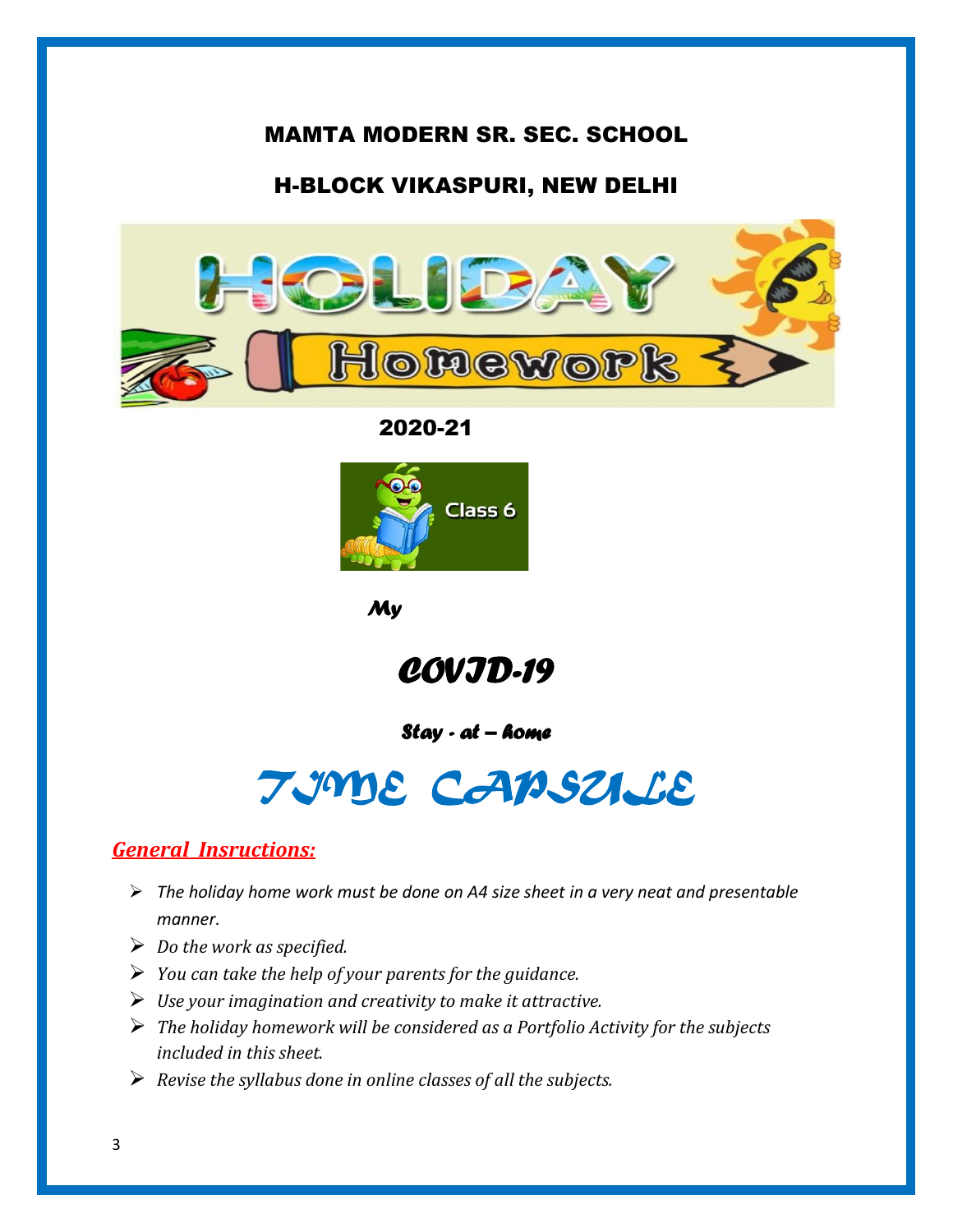## **ENGLISH**

1. Create a colourful portfolio of the good times / happy moments spent with the loved ones during the lockdown. The picture must be accompanied by a description of each event



2. Read the poem, ' **A Teacher for all Seasons**, ' and create a fictitious dialogue between a teacher and a student exemplifying the importance of a teacher in a student's life



## **MATHEMATICS:**

1. Collect information regarding the total number of confirmed cases of **COVID-19** in 5 different states of India (on any particular date) and represent it by a **pictograph** ( you can use stickers/ symbols/pictures)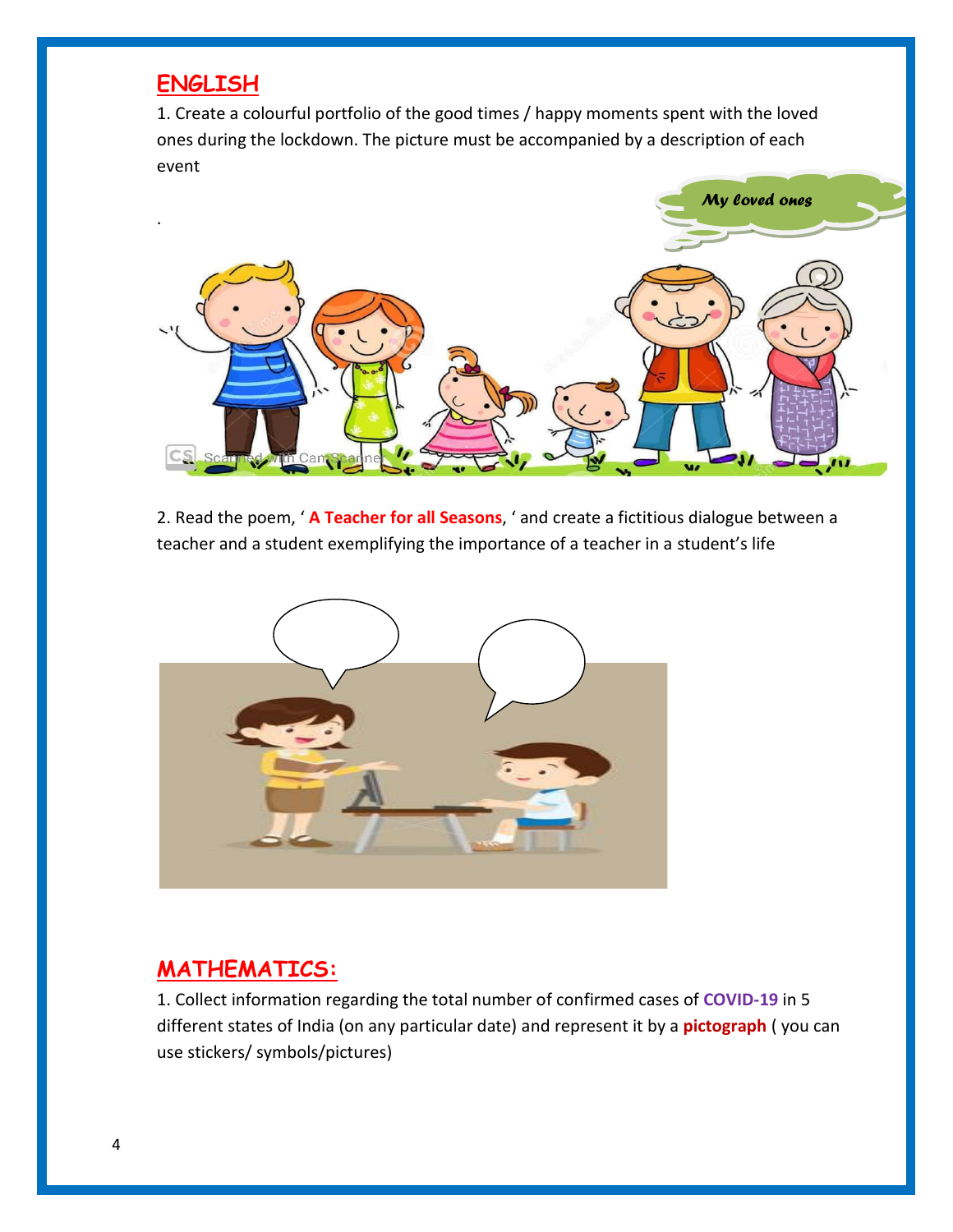| Name of the state | No. of COVID-19<br>cases | Representation |
|-------------------|--------------------------|----------------|
|                   |                          |                |
|                   |                          |                |
|                   |                          |                |
|                   |                          |                |
|                   |                          |                |

2. Do the Maths worksheets in revision register.

# **SOCIAL SCIENCE:**

- 1. Make a presentation through Cartoon strip on how we can control **COVID-19.**
- 2. Make a brochure on what makes Earth a unique planet.





# **HINDI:**

# **थीम लॉक -डाउन का अनुभव l**

- **1. एक आकर्षक / रंगीन पोर्षफोललयो बनाएँलिसमेंलॉक डाउन से पूर्व की और उसके दौरान बिताए समय की तुलना की गई हो | (बित्रसबहत)**
- 2. रहीम द्वारा वर्णित विषय- सुख-दुख, परोपकार, दिखावा, घनिष्ठता पर किसी अन्य संत कवि के दोहे **संकललत कर प्रस्तुत करेंl(A4 शीर् पर )**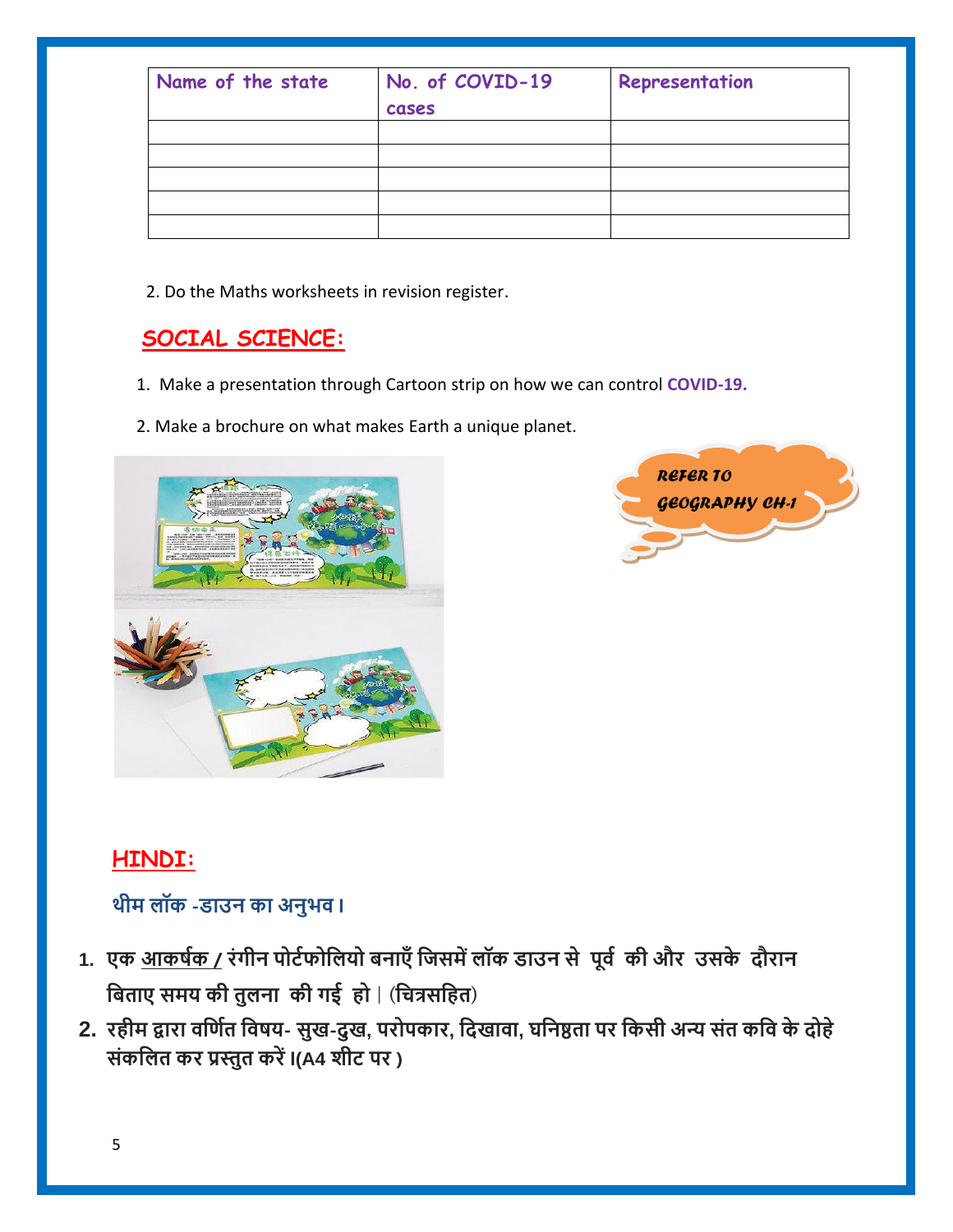## **SCIENCE:**

#### 1. 'YOUR DIET IS A BANK ACCOUNT. GOOD FOOD CHOICES ARE GOOD INVESTMENTS.'



Keeping this thing in mind, prepare a balanced diet chart to increase the immunity of the body to fight against COVID-19 of all your family members according to their age.

FOR EXAMPLE:

#### **DIET CHART OF MY FATHER**

**Name: \_\_\_\_\_\_\_\_\_\_\_\_\_\_\_\_\_\_\_\_\_\_ Age: \_\_\_\_\_\_\_** 

CH-2

REFER TO

| Meals            | Items to be included |
|------------------|----------------------|
| <b>Breakfast</b> |                      |
| Lunch            |                      |
| <b>Snacks</b>    |                      |
| <b>Dinner</b>    |                      |

**2**. Do the Science worksheets in Science register.

## **FRENCH:**

1. Draw a chart of different body parts and label them in French.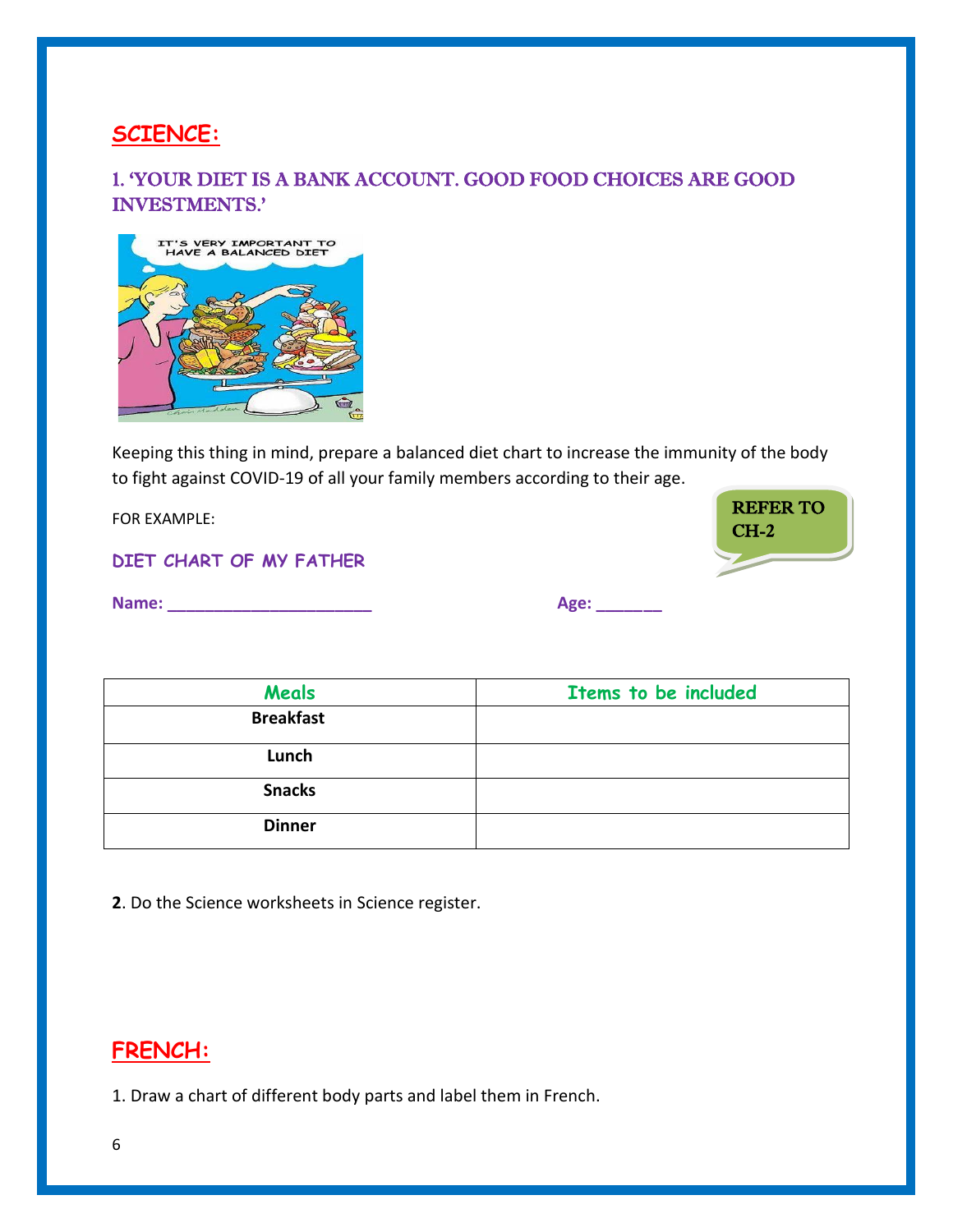

2. Choose any one topic, paste pictures and write (8-10) lines using adjectives.

**TOPICS: a. Ma me're (My mother)**

 **b. Votre camarade (Your friend)**

 **c. Mon pe're (My father)**

3. Make a picture dictionary on seasonal clothes in French.

#### **COMPUTER:**

**Create a movie using windows MOVIE MAKER on post COVID-19 pandemic scenario.**

#### **NOTE:**

1. You can use pictures and video available on internet.

2. If you desired you can create your own video clip.

3. Also apply transition and visual effects to your movie.

4. Save the project and share it on Email Id: [anuradhacomputer6@gmail.com](mailto:anuradhacomputer6@gmail.com)

## **SANSKRIT:**

शब्द-भंडार में दिए गए शब्दों का हिंदी में अर्थ लिखें और चित्र भी बनाएँ। **शब्द भंडार:**

| 1 चन्द्रः             | 6. घटः                 |           | ११. शाकम्          |            | १६. कलमम्    |
|-----------------------|------------------------|-----------|--------------------|------------|--------------|
| $2 \overline{d}$ तरुः | 7. दीपौ                | १२. आम्रम |                    | 17. मीनः   |              |
| ३ पुष्पम्<br>४ मेघः   | ८. चटका                |           |                    | १३. चक्रम् | १८. मूर्षिका |
|                       | 9. कन्दुकानि १४. मयूरः |           |                    | 19. नौका   |              |
| 5. सेवम्              | 10. नेत्रे             |           | <u>15. पत्राणि</u> |            | २०. वाटिका   |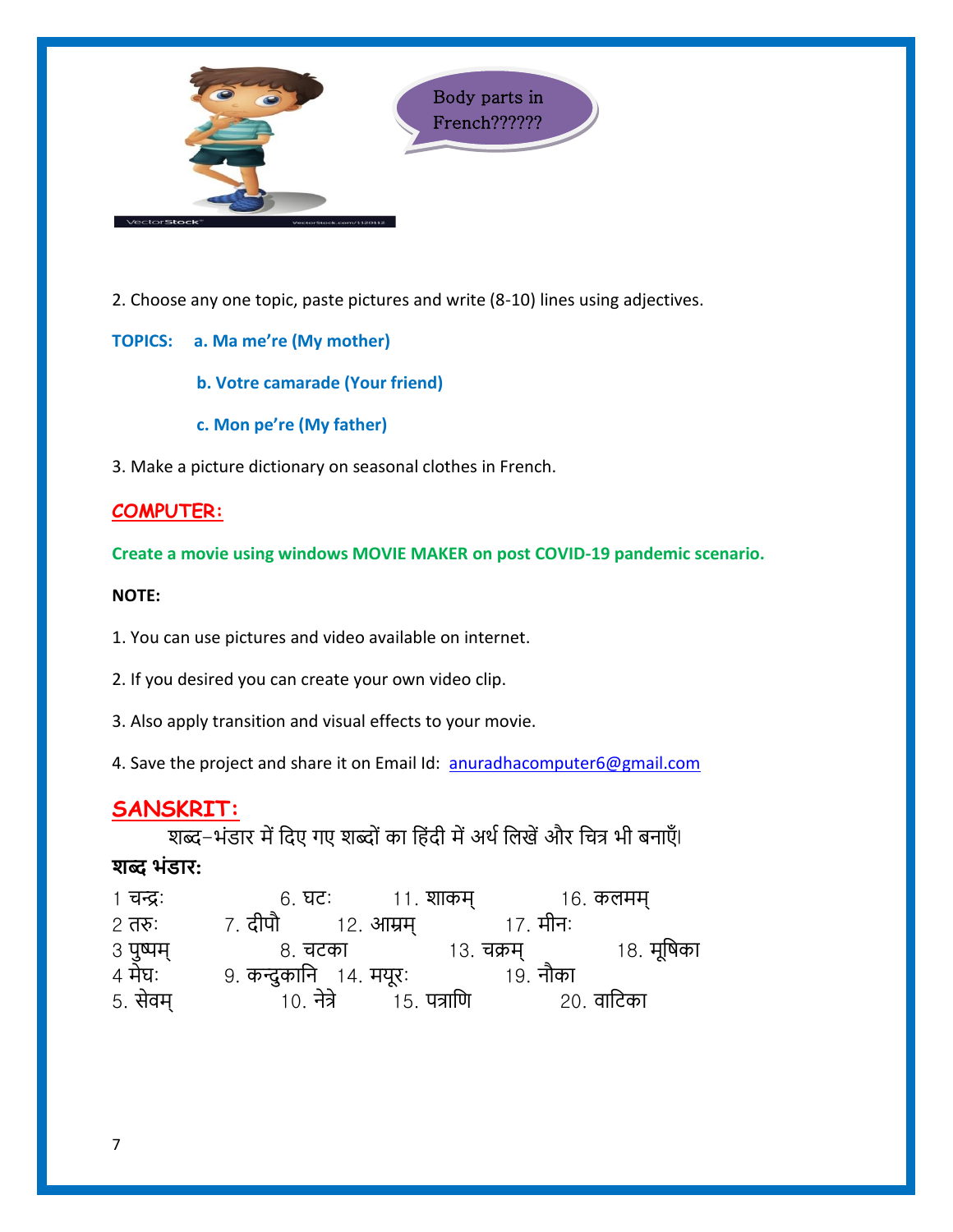# **ART AND CRAFT:**

## **THEME- BEST OUT OF WASTE**

#### **ROLL NO. 1 to 20: Topic: Planter/ Face Planter**

**Materia**l: Balloon, Tissue, Paper, Fevicol, Brush, Fabric colours, Clay/ Paper mache **Note: Use 5-6 layers**

**Link:** <https://youtu.be/IXgSdfnUnrU>

 **ROLL NO. 21 ONWARDS**: **Topic: Fairy doll house**

 **Material**: Egg tray, Glue, Balloon, Cardboard, Cutter, Marker, Fevicol, Brush, Plaster of Pars, Newspaper, Fabric Colours (white, brown, golden, red) **Note: Thick layer on balloon**

**Link**:<https://pin.it/wxFsDji>

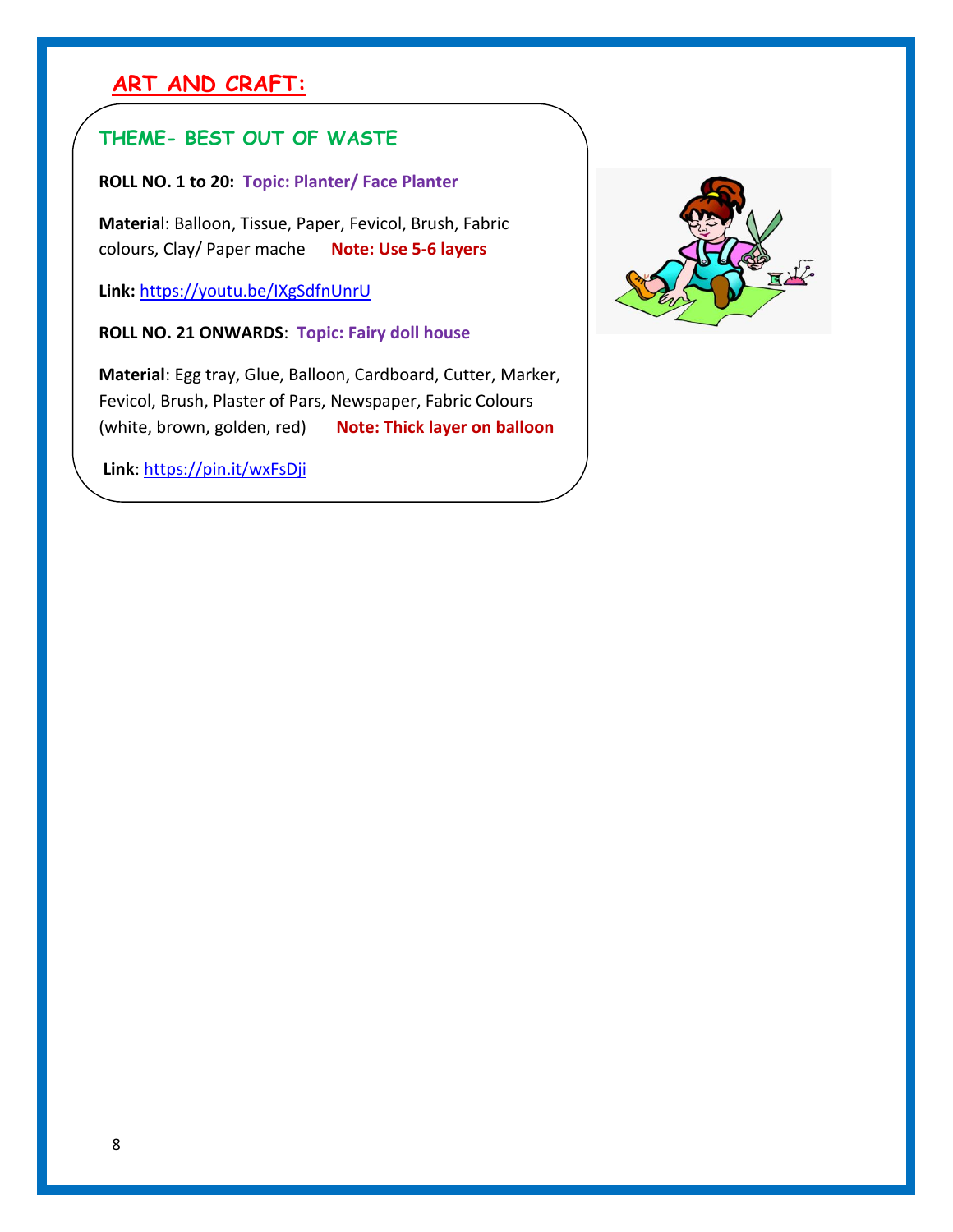# **SYLLABUS FOR UNIT TEST 1 (2020-2021)**

# **(TO BE HELD AFTER SUMMER HOLIDAYS)**

| <b>SUBJECT</b>  | <b>SYLLABUS</b>                                          |  |  |
|-----------------|----------------------------------------------------------|--|--|
| <b>MATHS</b>    | <b>Ch - 2 Whole Number</b>                               |  |  |
|                 | <b>Ch- 9 Data Handling</b>                               |  |  |
| <b>SCIENCE</b>  | <b>Ch-2 Components of Food</b>                           |  |  |
|                 | <b>Ch-12 Light, Shadow And Reflection</b>                |  |  |
|                 | <b>Practical Experiment:</b>                             |  |  |
|                 | 1. To study the various nutrients in                     |  |  |
|                 | food.                                                    |  |  |
|                 | 2. To show that light travels in                         |  |  |
|                 | straight line.                                           |  |  |
| <b>HINDI</b>    | पेपर 1- अमोली: पाठ 7 मैंऔरमेरादेश,                       |  |  |
|                 | पाठ 14 दोहे                                              |  |  |
|                 | ज्ञानसरोवर: पाठ 2 दयाकीदेवी                              |  |  |
|                 | पेपर 2 - व्याकरणसंबोध: पाठ 2 वर्णविवेक,                  |  |  |
|                 | पाठ-4 शब्दववर्गीकरण, विलोमशब्द, अन्च्छेद,                |  |  |
| <b>SST</b>      | <b>HISTORY: Ch-1 Introduction to</b>                     |  |  |
|                 | <b>History</b>                                           |  |  |
|                 | <b>GEOGRAPHY: Ch-1 The Earth and</b>                     |  |  |
|                 | <b>Solar System</b><br><b>CIVICS: Ch-2 Prejudice and</b> |  |  |
|                 |                                                          |  |  |
|                 | <b>Discrimination</b>                                    |  |  |
| <b>FRENCH</b>   | <b>CH 0: Découvrons la France!</b>                       |  |  |
|                 | • Culture and civilization of France                     |  |  |
|                 | <b>CH 1: Belles images</b>                               |  |  |
|                 | • Les pluriel des noms                                   |  |  |
|                 | • Les adjectifs                                          |  |  |
|                 | <b>CH 2: Voici Paul!</b>                                 |  |  |
|                 | • Les parties du corps                                   |  |  |
|                 | • La position des adjectifs<br><b>CH 3: Les habits</b>   |  |  |
|                 | ER, IR, RE ending verbs                                  |  |  |
|                 | Les vêtements                                            |  |  |
|                 | <b>WRITING SKILL:</b>                                    |  |  |
|                 | 1. Décrivezvotremère (Describe your                      |  |  |
|                 | mother)                                                  |  |  |
|                 | 2. Décrivezvotrecamarade. (Describe                      |  |  |
|                 | your friend/classmate)                                   |  |  |
| <b>SANSKRIT</b> | <u>दिव्यम् - पाठ 1 , 2 </u>                              |  |  |